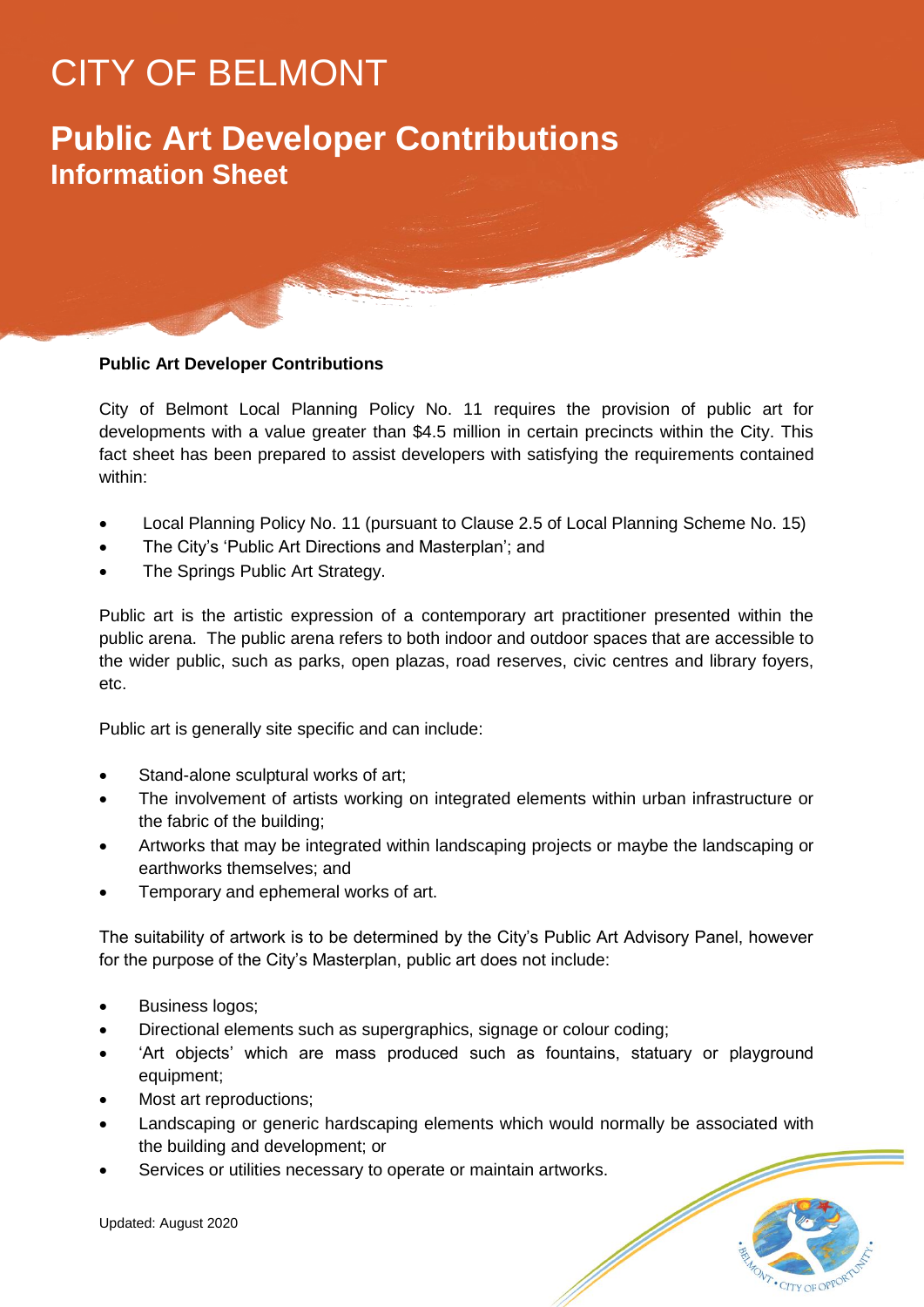The City's requires that the value of public art provided in conjunction with a development proposal equate to 1% of the estimated cost of development.

It is recommended that the developer commissions an artist early in the development process so that the artist and architect can work together on complementary designs. The artist should refer to the City's Public Art Directions and Masterplan and where applicable, other related public art documents from the early stages of design development to ensure an appropriate artwork proposal is produced.

#### **Public Art Advisory Panel**

All developer public art proposals are referred to the Public Art Advisory Panel for assessment. The Panel ensures overall consistency in procurement and approaches to the installation of public art throughout the City. The panel meets on a monthly basis between February and December.

The panel consists of:

- The Mayor, City of Belmont;
- A nominated Councillor, City of Belmont;
- Manager Community Placemaking, City of Belmont;
- Coordinator Community Placemaking, City of Belmont;
- Manager Parks and Environment, City of Belmont;
- Coordinator Park Projects, City of Belmont;
- Placemaking Officer, City of Belmont;
- A voluntary community representative(s) who works and/or resides in the City of Belmont with experience and knowledge in art in the public realm; and
- The City's nominated Art Consultant.

Where the artwork is located on public open space or land under the ownership and/or responsibility of a public authority (e.g. City of Belmont), the artwork will be assessed by the Public Art Advisory Panel in the first instance. However, depending on the nature of the public art proposal, the Panel may refer the public art proposal to Council for final determination. Should this occur, the applicant will have the opportunity to address the Council.

#### **Assessment Requirements**

The Public Art Advisory Panel will assess the public art proposal against the following principles:

- Concept Innovation: the artwork is to be designed by a professional artist that shows strong vision, craftsmanship, choice of materials, uniqueness and public engagement.
- Context (sensitive to its surroundings): the artwork is to be designed for the specific site and considers the relevant themes, architectural, historical, geographical and/or sociocultural context of the site and community identity.

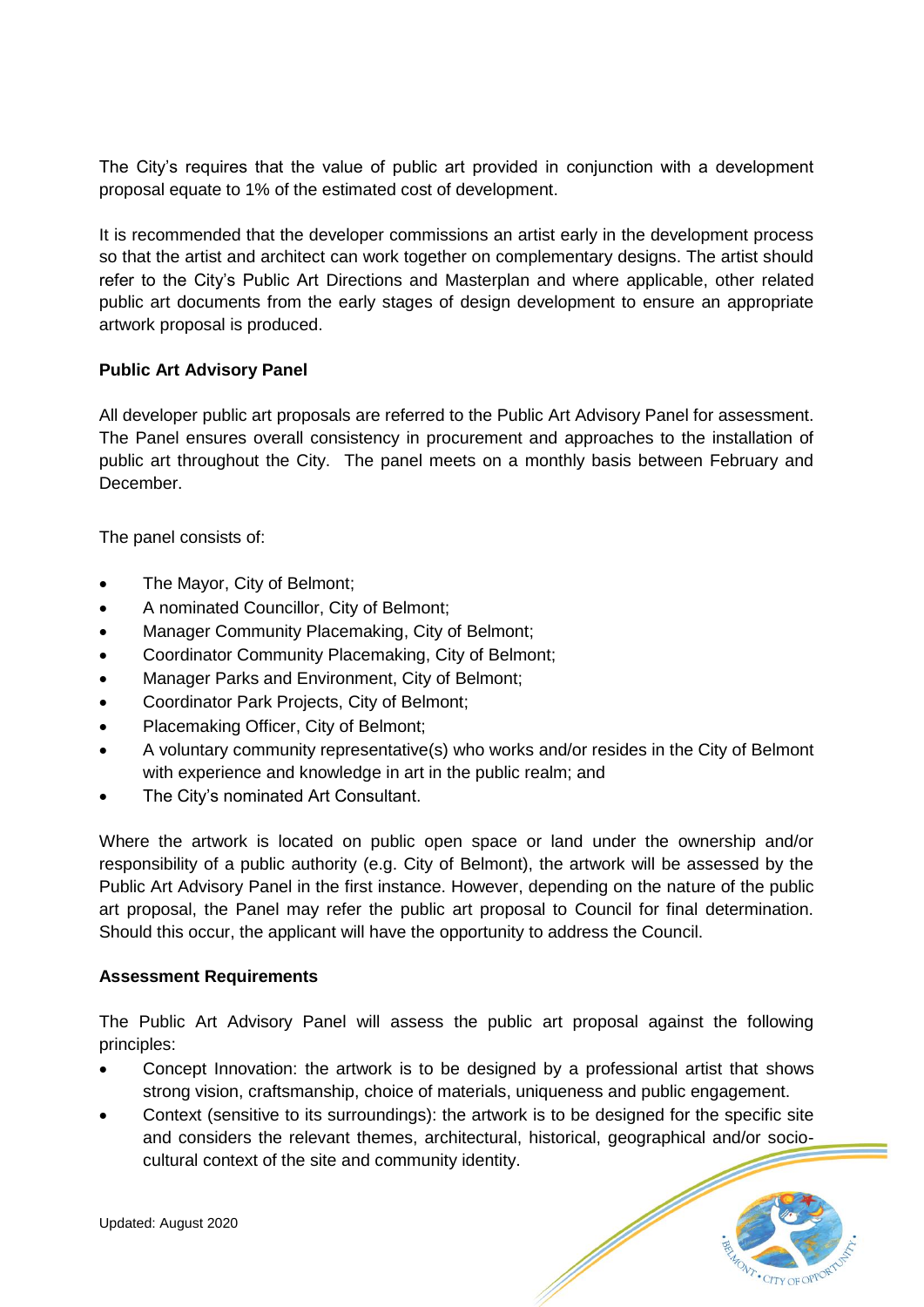- Public Domain: the artwork must be clearly seen and/or accessible from the public realm and must positively impact the visual amenity of the development.
- Public Safety: the artwork is designed, constructed and installed with best practice risk management and the artwork does not present a hazard to public safety
- Longevity: the artwork designed is structurally sound and resistant to theft, vandalism, weathering, and excessive maintenance.
- Diversity: artworks should be diverse in style, scale and media, ranging from experimental to established art forms. This may also refer to artists from assorted backgrounds and ranges of experience.

Formal approval of the artwork will only be undertaken when the developer completes and submits an 'Application for Artwork Design Approval' form with two (2) copies of the following documentation:

- The Design Brief (Note: In some instances the developer may be required to procure the artists through an open tender process and shortlist a minimum of three (3) artists);
- Detailed drawings of the proposed artwork that shows colours, materials, dimensions and an indication of maintenance required;
- Composite streetscape elevations that clearly show the propose art work location in relation to the building site;
- Artists Contract and Artist CV;
- Detailed art work budget: and
- Maintenance Manual (where the public art is located on public open space or land under the ownership and/or responsibility of the City of Belmont).

#### **Approval Process**

**Step 1 Development Design Phase:** Developers are encouraged to consider their preferred approach to satisfying the public art contribution as part of the design phase. The value of any public art is required to equate to a minimum of 1% of the estimated cost of development.

The City's expectation is that public art will usually be provided on site, however in some cases it may not be practical or appropriate depending on the nature of the proposal or the location of the development site. In these cases, the developer (with the support of the City) may instead make a cash-in-lieu contribution for the public art, after which the City will then expend to provide public art in the public realm.

**Step 2 Development Application:** At the point of lodgement of a development application the developer should formally nominate their preferred approach for the provision of public art. In doing so, they should provide an indicative concept to the Public Art Advisory Panel (via the City's Community Wellbeing Department) at the early stages of design development to allow the Panel to review the suitability of the proposed artwork and to guide the approval of the work.